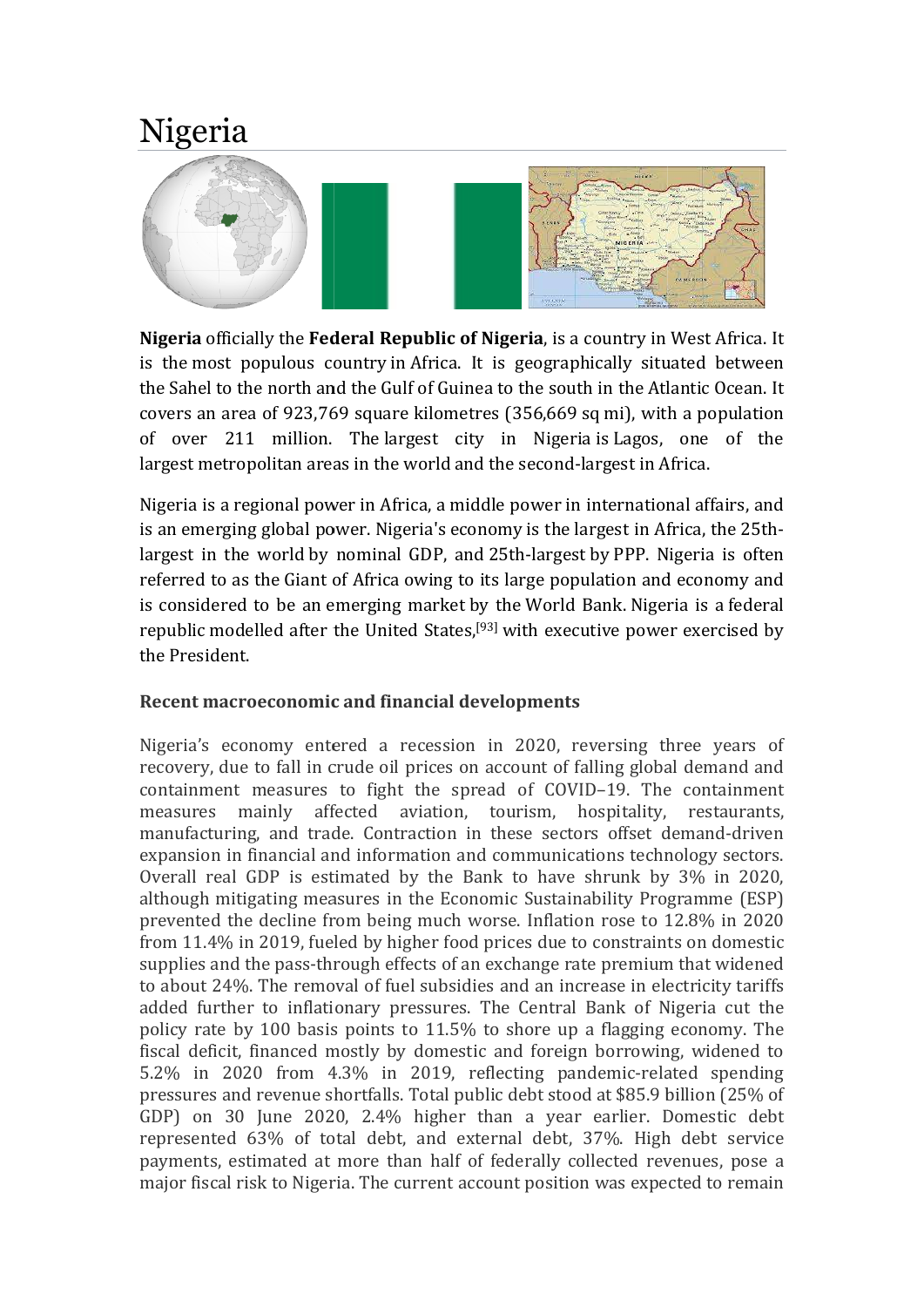in deficit at 3.7% of GDP, weighed down by the fall in oil receipts and weak external financial flows.

## Outlook and risks

The economy is projected to grow by 1.5% in 2021 and 2.9% in 2022, based on an expected recovery in crude oil prices and production. Stimulus measures outlined in the ESP and the Finance Act of 2020 could boost nonoil revenues. Improved revenues can narrow the fiscal deficit to 4.6% and the current account deficit to 2.3% of GDP in 2021 as global economic conditions improve. Reopening borders will increase access to inputs, easing pressure on domestic prices and inflation, projected at 11.4% in 2021. Downside risks include reduced fiscal space, should oil prices remain depressed. In addition, flooding and rising insecurity could hamper agricultural production. Further depletion in foreign reserves from \$35 billion (7.6 months of import cover) could lead to sharp exchange rate depreciation and inflationary pressures. A potential relapse in COVID–19 cases could exacerbate these risks. High unemployment (27%), poverty (40%) and growing inequality remain a major challenge in Nigeria.

## Financing issues and options

Nigeria's public debt is relatively sustainable at 25% of GDP. But debt service payments are high, and the country's ability to attract external private financial flows is hurt by macroeconomic imbalances and policy uncertainty. During the first half of 2020, Nigeria received \$7.1 billion in foreign investment. This was half the amount it received in the corresponding period of 2019. Nigeria's financing requirements require improved domestic revenue collection. Currently, nonoil revenue collections are equivalent to 4% of GDP. The revenue yield in 2020 from an increase in the value-added tax rate to 7.5% from 5% was less than projected because of subdued economic activity. Broadening the tax base could strengthen Nigeria's fiscal buffers, if structural reforms to enhance compliance are supported and illicit financial flows are tackled. Remittances and sharia-compliant sukuk bonds also offer potential financing options. In 2019, remittances totaled \$23.8 billion (5.3% of GDP), but the effect of the COVID– 19 pandemic in key source markets could reduce this figure. The third issuance of sukuk bonds of 150 billion naira (\$395 million) in June 2020 attracted 669.1 billion naira, of which 162.5 billion naira was allotted to finance 44 critical road projects. Use of foreign reserves as a financing option in the medium term is impaired by lower oil receipts, the main source of foreign exchange.